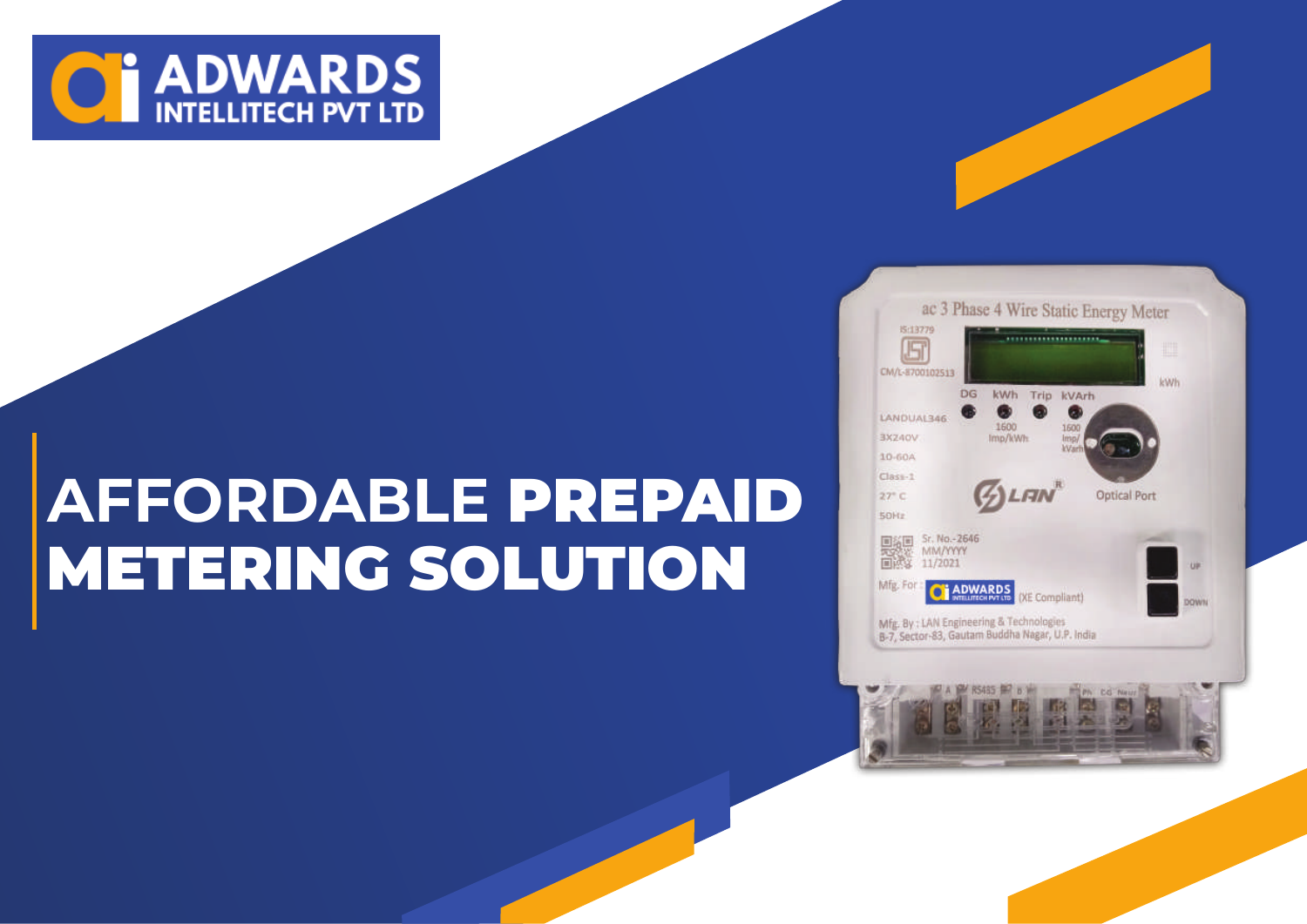#### Our Company

With the vision of making metering SMART in India, we believe in providing solution that makes living convenient today. Gone are the days where we stood in queues for paying our electricity bills, modern living has accentuated the standards of basic functions of an everyday lifestyle.

Our experienced team strives to make prepaid metering solution affordable and accessible. We have a long way ahead but we are looking forward to it!

**Our Solution provides the best-in-class technology that analyses and automates decision-making. Our solution boasts of incredible features:**

- **O** Affordable prepaid metering solution
- **o** Real-time updates and notification on electricity consumption
- o Secure Online Payment Gateway(App/Web)
- Alerts for faulty meters and overload Disconnection & Restoration
- Daily, Monthly & Yearly Reports

### Prepaid Metering Solution

Our Pre-Paid Dual Source Smart meters(AMI) are all BIS IS:13779 compliant - ensuring premium quality and precision standards. Complied by XENIUS – our solution is flexible in adapting to the ever changing requirements. Offering Real-time monitoring of electricity consumption, bill generation and daily, monthly & yearly reports available on the mobile app/dashboard.



Our Solution helps you with real-time updates on consumption and generation along with ensuring highly secured data transfer via Private APN Pan India.

Get notified on overload, low balance, DG On/Off on the mobile app instantly. Our Web-based Energy Management Software and Backend Platform remains beneficial to monitor and manage electricity consumption for the Facility/RWA bodies. Online Recharge of electricity (via society coupons) is also available through the mobile app. we serve clients on a BUDGET!

#### www.adwards.in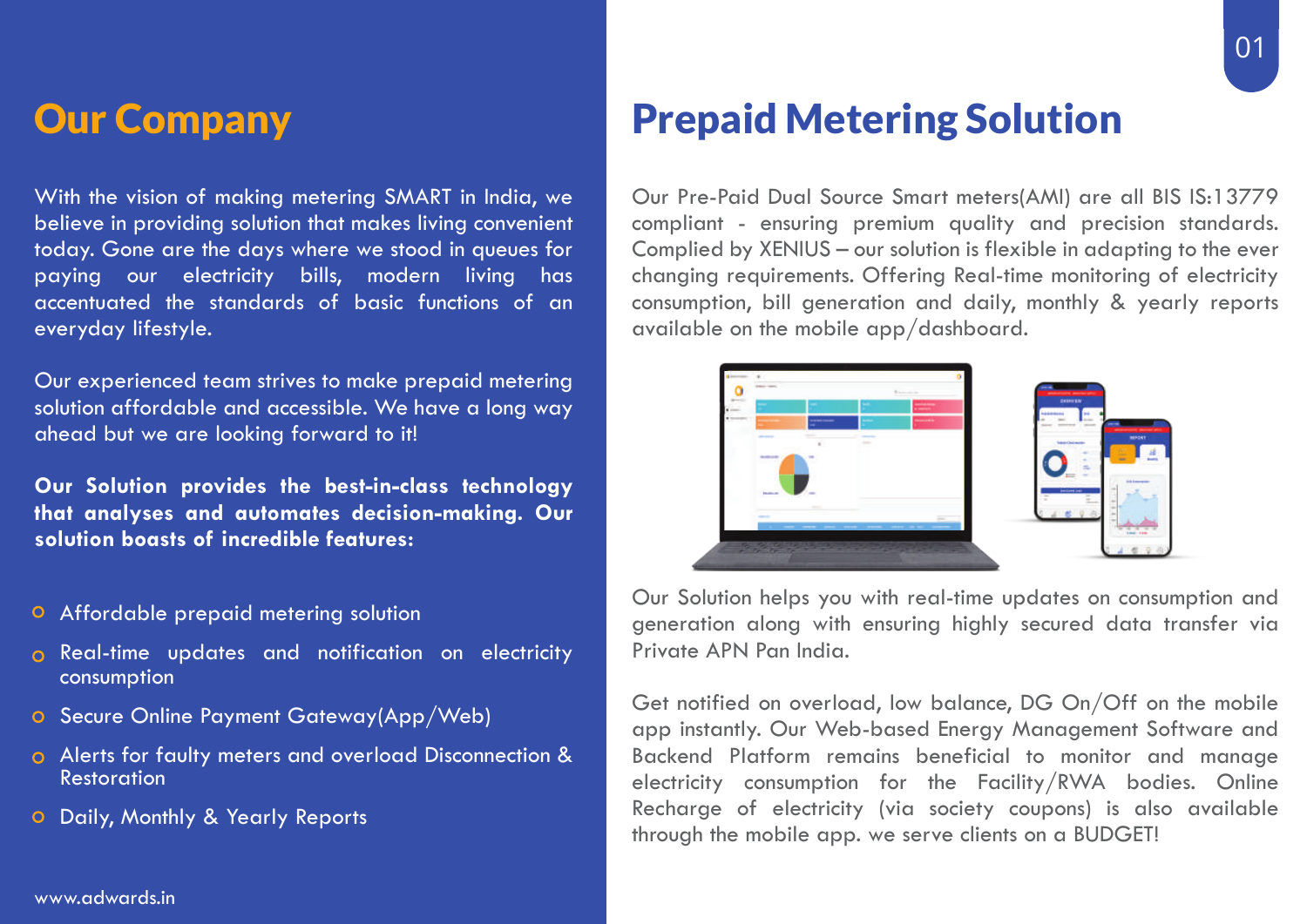## **Specification**

| Name of manufacturer          | LAN Engineering & Technologies                                                                              |
|-------------------------------|-------------------------------------------------------------------------------------------------------------|
| <b>Connection Type</b>        | Three Phase, Four Wire                                                                                      |
| Meter Type                    | LANDUAL346                                                                                                  |
| Accuracy                      | Class 1.0                                                                                                   |
| Voltage                       | Voltage Nominal: 3 x 240 V (L-N)<br>Operating: $-40\%$ to $+20\%$                                           |
| <b>Current Rating</b>         | $10-60$ Amp                                                                                                 |
| Power Factor Range            | $0.50$ (lag) - unity $-0.80$ (lead)                                                                         |
| Frequency                     | 50 Hz $\pm$ 5%                                                                                              |
| <b>Starting Current</b>       | 20mA                                                                                                        |
| Temperature Range             | As per IS:13779-1999                                                                                        |
| <b>Measured Parameters</b>    | Phase voltages, Current, Active power, Apparent Power, Power factor,<br>Frequency, kWh, kVAh, MD kW &MD kVA |
| Dimensions in mm(LxBxH)       | 215(L) x 183 (W) x 98 (H) mm (Approx.)                                                                      |
| <b>Communication Protocol</b> | MODBUS-RTU, 9600-8-N-1 on RS85 port                                                                         |
| Insulation Resistance         | $>5M$ ohm at $500V$                                                                                         |